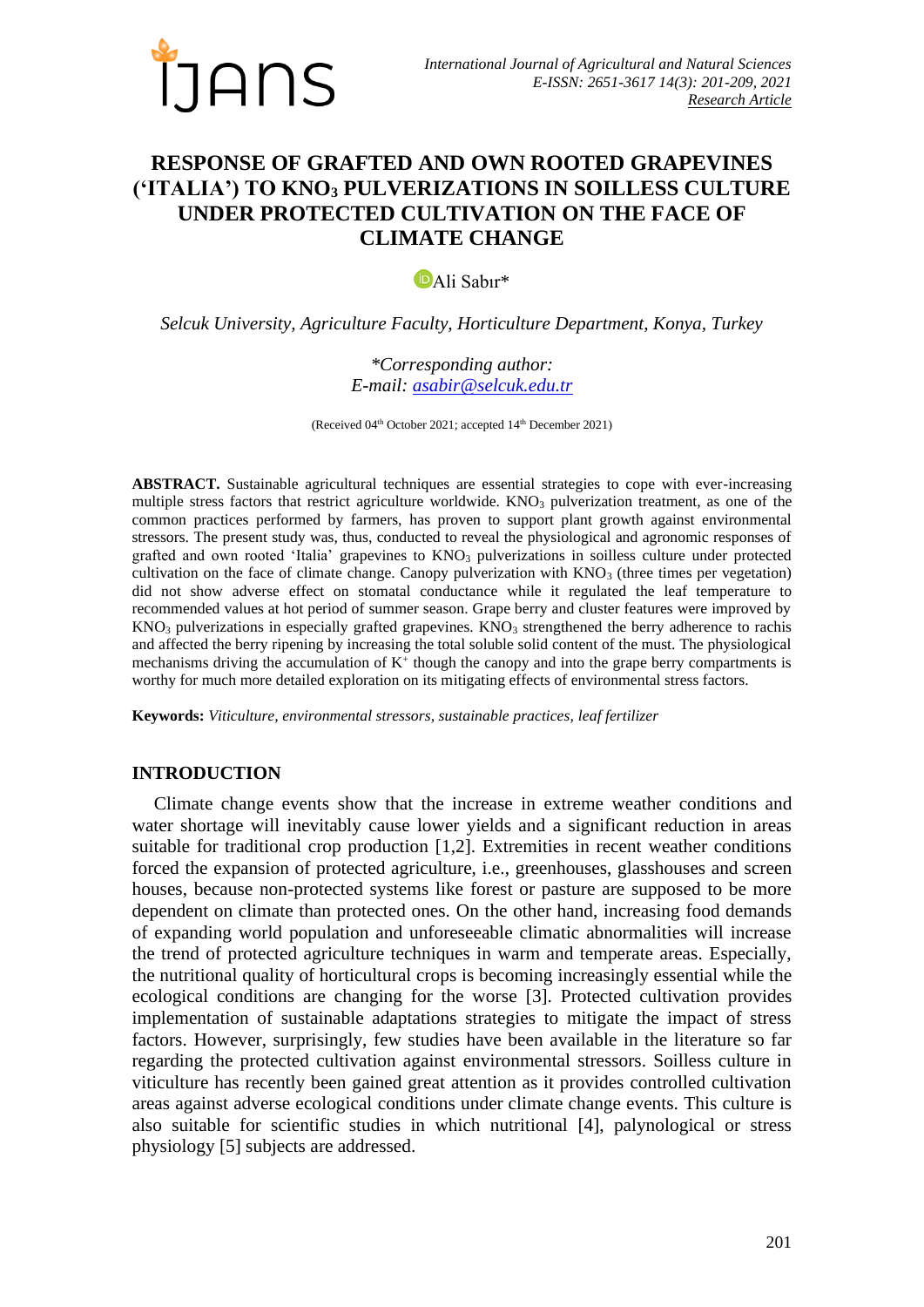In plants, potassium  $(K^+)$  plays a key role in cell division processes [6], photosynthesis [7] and is associated with enzymatic reactions which contribute to berry ripening, sugar accumulation and cell turgor maintenance  $[8,9,10]$ . K<sup>+</sup> is also involved in solute transportation, partitioning of photosynthetic assimilates, and in the synthesis of several polyphenols required for grape color and aroma  $[11]$ .  $K^+$  has direct effect on cell osmotic potential control [12,13,14]), just as other nutrients affect plant physiology. Therefore, foliar potassium nitrate has been recommended in vineyards to support grapevine growth [15].

In the present study, agronomic and growth response of grafted and nongrafted grapevines ('Italia') to  $KNO<sub>3</sub>$  (very soluble form) pulverizations have been investigated in soilless culture under protected cultivation in which high temperature and low humidity conditions of climate change have been simulated.

## **MATERIALS AND METHODS**

#### *Experiment conditions*

The study was carried out at the Research and Implementation Glasshouse (38°01.814 N, 032°30.546E, and 1158 m altitude) and laboratories of Selcuk University Agriculture Faculty. Experimental plants consisted of grafted (on 5 BB rootstock) and nonrafted (own rooted) grapevines of 'Italia' table grapes (*Vitis vinifera* L.). The five years old grapevines were grown in a soilless culture established in the glasshouse using approximately 70 L (solid volume) black cylindrical pots containing peat and sterile perlite in equal volume. Each grafting group consisted of fifteen healthy vines divided into three replicates (five vines per treatment). The vines were placed in south-north oriented lines with 1.0 m spacing between rows and 0.5 m spacing on the rows. At the end of the dormant season, the vines were spur pruned to leave 8–10 winter buds on 4–5 canes per plant. The summer shoots during the vegetation period were tied with thread to wires about 2.2 m above the ground to let shoots grow on a perpendicular position to ensure similar benefiting from the sunlight. Similar cultivation practices were applied to the grapevines. The plants were drip irrigated with single emitter per vine on one line for each row. Irrigation amount and intervals were scheduled according to soil water matrix potential (Ψm) levels using several tensiometers (The Irrometer Company, Riverside, CA) placed at a depth of 20 cm and approximately 12 cm away from the trunk for a long-term accurate expression of soil substrate water as previously described by Satisha et al. [16]. Roof and side vent window area of experimental glasshouse was large enough with about 25% of floor area to get good air movement. Inside the experimental glasshouse, the midday temperature was allowed to increase around  $36\pm6$ °C during the summer while the relative humidity was around 30% according to data logger records (Ebro EBI 20 TH1). By this way, slightly improper climatic conditions as in temperature and air humidity for agriculture in mild stress were simulated inside the experimental glasshouse as the viticulturists face with today due to global climate change [17].

For  $KNO<sub>3</sub>$  pulverization, each grafting block was further divided into two homogenous parcels. The plants belonging to  $KNO_3$  (13% N-NO<sub>3</sub> plus 46% K<sub>2</sub>O) treatment groups were pulverized with potassium nitrate three times per summer period, namely (1) just before flowering, (2) at berry set, and (3) véraison stages. The grapevines canopy including the developing green clusters was pulverized with 1% concentration at application rates of about 250 mg per vine for each application time.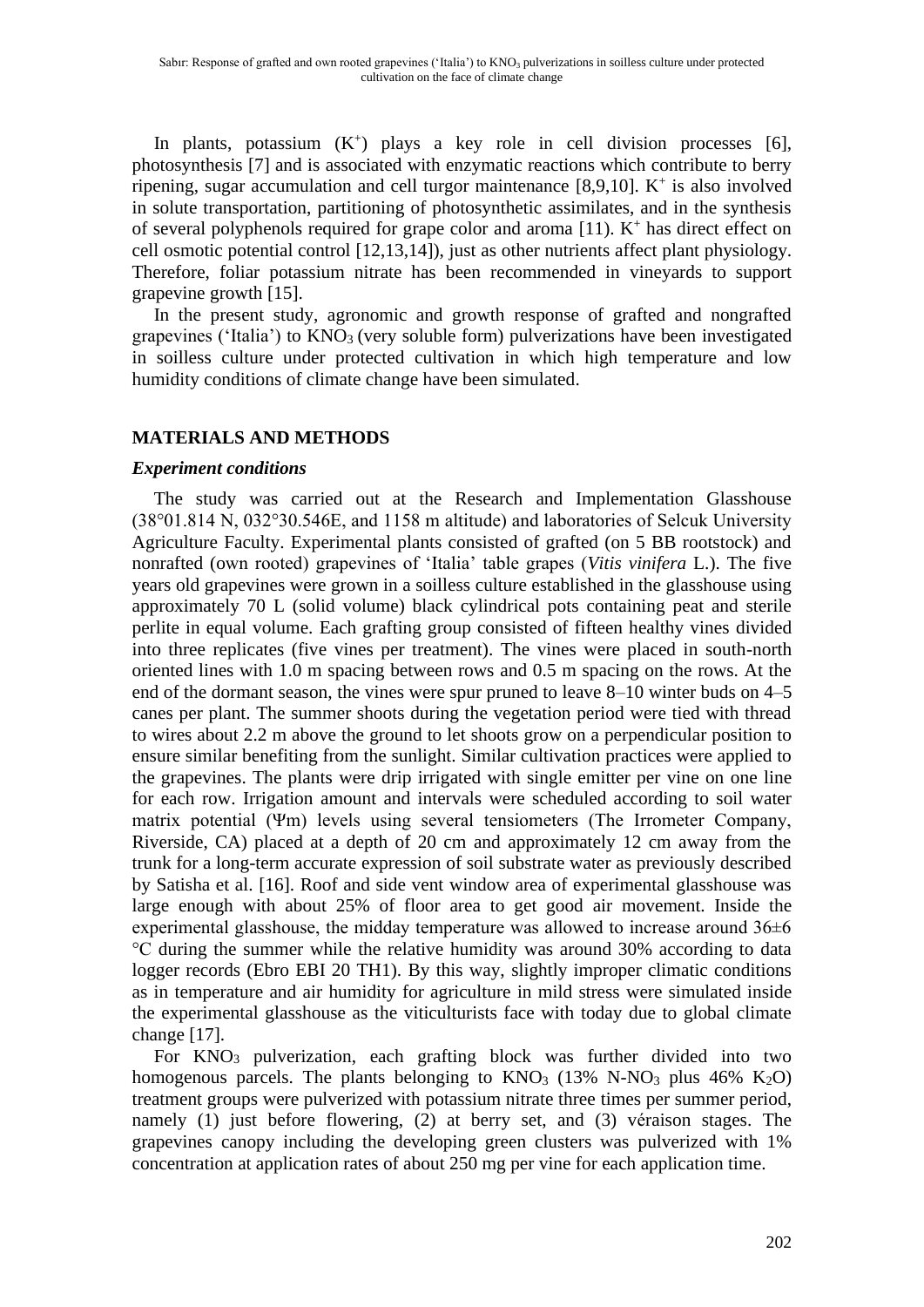## *Physiological investigations*

Stomatal conductance (gs) and leaf temperature of the leaves at the  $4<sup>th</sup>$  to  $6<sup>th</sup>$  nodes from each individual vines were recorded with a steady state porometer (SC-1 Leaf Porometer) from 09:00 to 12:00h [5]. For the measurements, fully expanded, healthy but not senescent sunlit leaves at the grapevine canopy were used [18]. The gs was expressed as mmol  $H_2O$  m<sup>-2</sup> s<sup>-1</sup>. A portable chlorophyll meter (Minolta SPAD-502, Japan) was used to estimate the chlorophyll contents of the leaves at the  $5<sup>th</sup>$  or  $6<sup>th</sup>$  leaf of each shoot.

#### *Grape quality measurements*

Twelve representative clusters from each treatment were harvested according to the norms of the Office International de la Vigne et du Vin [19] at commercial maturity (at  $15.0\pm0.2$  °Brix). For each treatment, the length, width and mass of the clusters were recorded using an analytical scale. Berry detachment force (BDF) was determined using a total of forty five representative berries for each KNO<sub>3</sub> treatment to assess berry resistance. The berries were randomly used from the top, middle, and bottom of the grape clusters. In the measurement, the rachis section was slowly pulled away from the berry with a force gauge (DPS-11; Imada, Northbrook, IL) until it detached as previously described by Fidelibus et al. [20]. The berry weight was calculated using fifty berries in each of three replicates. The must (berry juice) was obtained with hand press and the supernatants were used for the biochemical investigations. TSS was recorded with a handheld temperature compensated refractometer (Atago 9313). Titratable acidity (TA) was calculated by titrating 10 mL of the must with 0.1 N NaOH to an endpoint of pH 8.1 and expressed as the percentage of tartaric acid [21].

#### *Data analysis*

Numerical data were subjected to one-way ANOVA. Statistical differences were considered significant at P<0.05, and means were compared with Tukey's LSD (least significant difference) test using SPSS version 17.0 (SPSS Inc., Chicago, IL, USA).

#### **RESULTS AND DISCUSSION**

#### *Physiological changes*

The physiological response of the grapevines to  $KNO<sub>3</sub>$  treatment under the rootstock effects were investigated on stomatal conductance (gs), leaf temperature and leaf chlorophyll content in midseason in a hottest (36±6 °C) and the driest days (RH  $\approx$  30%). As illustrated in Fig. 1, the gs, ranging from  $405.0 \text{ H}_2\text{O} \text{ m}^{-2} \text{ s}^{-1}$  (KNO<sub>3</sub> treated own rooted vines) to 425.4  $H_2O$  m<sup>-2</sup> s<sup>-1</sup> (KNO<sub>3</sub> treated grafted vines), did not show significant variations. The gs values are slightly higher than those obtained from Turkish [5] and Hungarian [22] grapevine cultivars. These indicate that higher temperatures did not remarkably impaire the gs in grafted or own rooted 'Italia' grapevines in soilless culture. With very close gs values across the grapevines, the stomatal gas exchange was not affected by the rootstock use and  $KNO<sub>3</sub>$  treatment.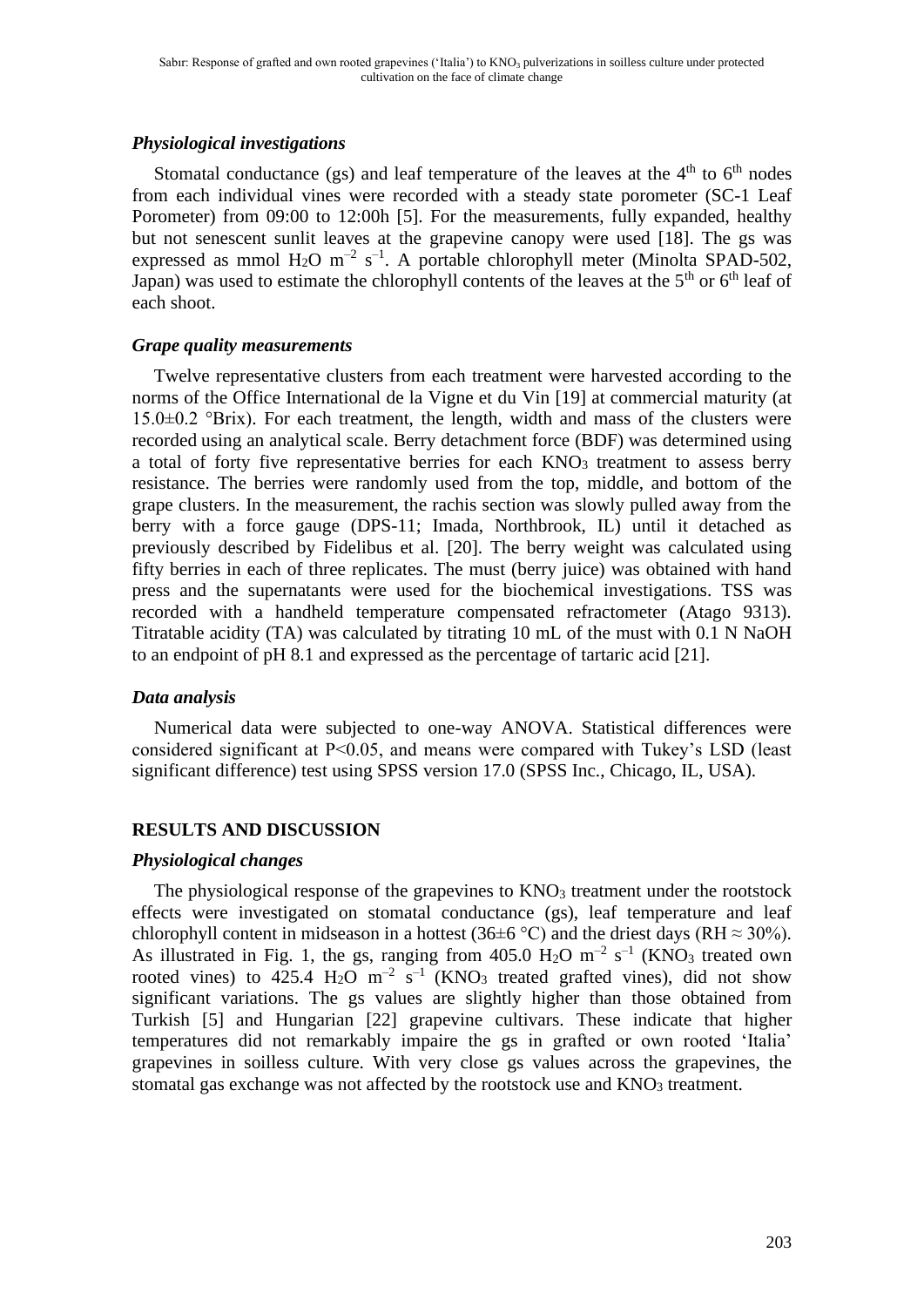

*Fig. 1. Stomatal conductance responses of the grapevines to KNO<sup>3</sup> treatment under the rootstock effect (LSD for grafted and own rooted vine: not significant)*

High temperature condition inside the glasshouse led remarkable increases in grapevine leaves, ranging from 30.2 °C to 32.7 °C (Fig. 2). These values are higher than those suggested by Greer [23] (2012) as optimum (25–30 $^{\circ}$ C) for photosynthesis. A study performed by Greer and Weedon [24] (2013) under vineyard condition revealed that photosynthesis decreased with increasing air temperature after the optimum level of 25 °C. Their results further indicated that such inhibition was as high as 60% when the temperature reaches  $45^{\circ}$ C. In the present study,  $KNO<sub>3</sub>$  treatment provided significant decreases in leaf temperature for both grafted and nongrafted grapevines, although the magnitude of such decrease was influenced by the rootstock use as mentioned by Marguerti et al [25].



*Fig. 2. Leaf temperature responses of the grapevines to KNO<sup>3</sup> treatment under the rootstock effect (LSD for grafted vines: 0.72; own rooted vines: ns)*

KNO<sup>3</sup> treatment significantly increased the chlorophyll content of the vines with higher effect revealed in own rooted grapevines (Fig. 3). Studying on Cd stresses tomato plants, a positive effect of the  $K^+$  supply treatment (at 310 ppm) due to improved electron transport after  $K^+$  supply was observed on leaf chlorophyll content of stressed plants [26].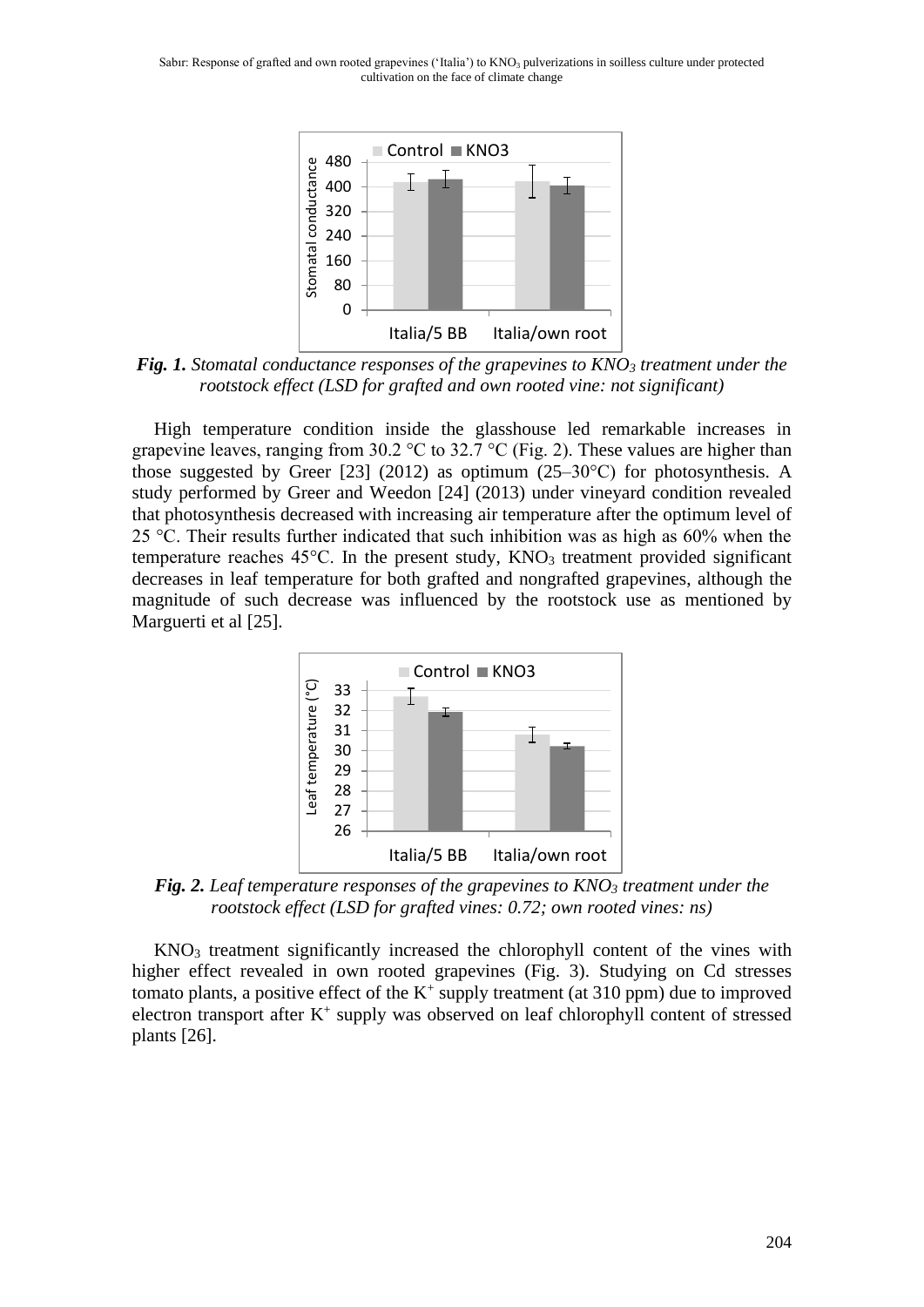Sabır: Response of grafted and own rooted grapevines ('Italia') to  $KNO_3$  pulverizations in soilless culture under protected cultivation on the face of climate change



*Fig. 3. Leaf chlorophyll content responses of the grapevines to KNO<sup>3</sup> treatment under the rootstock effect (LSD for grafted vines: 1.22; own rooted vines: 2.41)*

#### *Quality changes*

 $KNO<sub>3</sub>$  treatment significantly improved the berry detachment force (BDF) in grafted grapevines from 6.4 N to 6.8 N, although there was no significant effect on this feature in own rooted vines (Fig. 4). Berry shattering, emerging from weak adherence forces between berry and pedicel and/or pedicel and cluster, is one of the prime features determining the postharvest quality life of table and raisin grapes. Therefore, higher BDF is required to prolong market duration of the grapes. With a significant effect found on BDF in the present study,  $KNO<sub>3</sub>$  could be proven as effective on maintenance of table grape quality, one of the most important issues in sustainable horticulture to ensure the global food need on the face of climate change. The role of  $K^+$  in biotic and abiotic stress resistance has been well-investigated and K may co-ordinate responses within the berry through control over ROS and osmotic homeostasis [14].



*Fig. 4. Berry detachment force responses of the grapevines to KNO<sup>3</sup> treatment under the rootstock effect. (LSD for grafted vines: 0.20; own rooted vines: not significant)*

Berry weight was significantly improved by KNO<sub>3</sub> treatment as illustrated in Fig. 5. Improvements on canopy pulverization of  $KNO_3$  were 14.7 % and 4.6% for 'Italia'/5BB and own rooted grapevines, respectively. The extent of  $K^+$  relocation from the leaves to the developing grape berries is one of prime physiologies affecting the berry weight. Vine water statute, leaf microclimate and nutrient availability directly influence the  $K^+$ reserves in leaves through the extent of photosynthesis as well as phloem loading at the source. Liesche [27] revealed the essential role of potassium fertilization to regulation phloem transport and plant growth.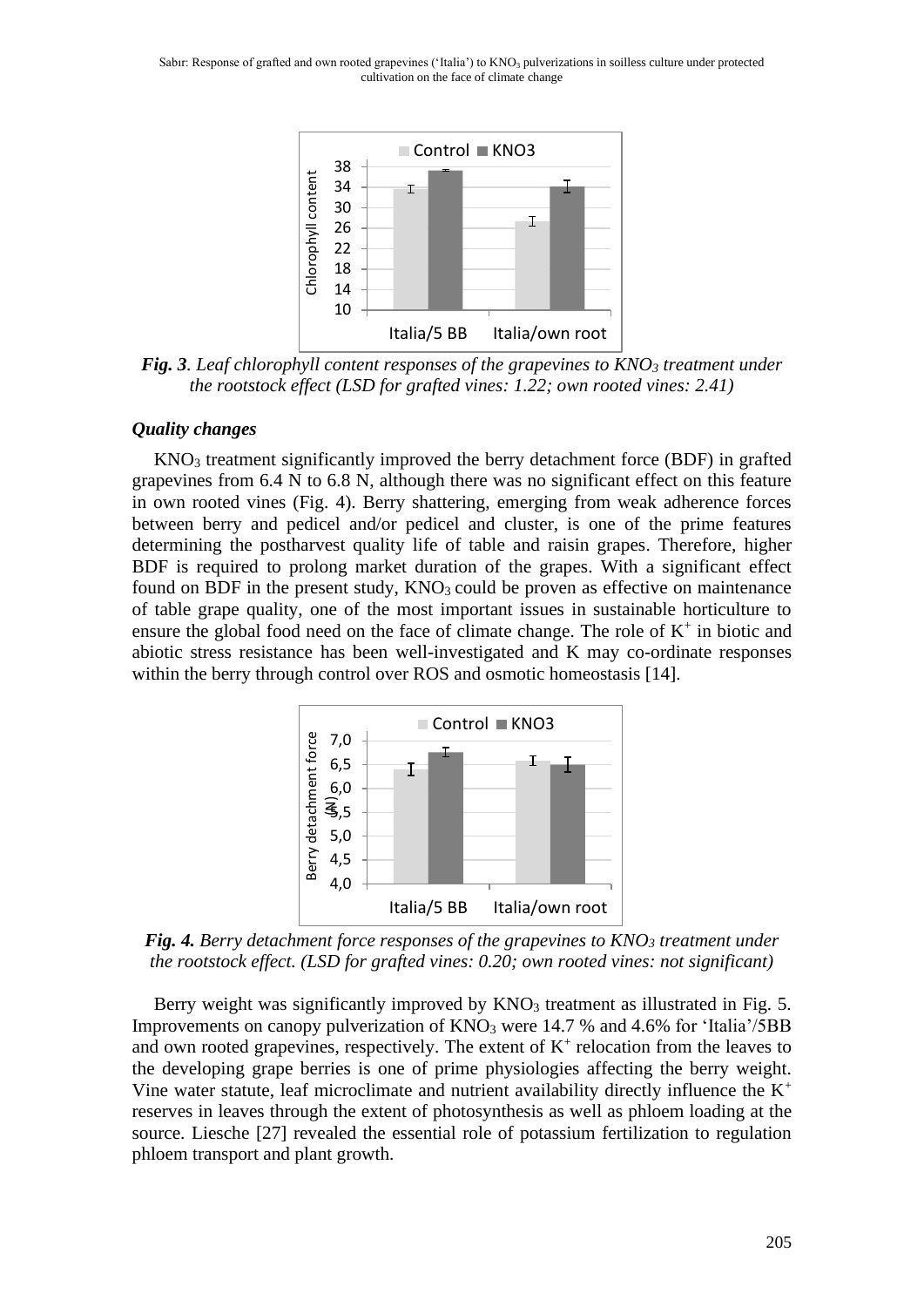Sabir: Response of grafted and own rooted grapevines ('Italia') to  $KNO_3$  pulverizations in soilless culture under protected cultivation on the face of climate change



*Fig. 5. Berry weight force responses of the grapevines to KNO<sup>3</sup> treatment under the rootstock effect (LSD for grafted vines: 0.43; own rooted vines: 0.14)*

KNO<sup>3</sup> treatment had significant effects on cluster features of grafted grapevines, although it did not affect such features in own rooted grapevines (Table 1). Canopy pulverization with KNO<sup>3</sup> resulted in 19.8%, 2.6% and 21.4% improvements in weight, length and width of the berries of grapevines belonging to 'Italia'/5 BB grafting. This indicates that KNO<sub>3</sub> treatment increase the grape yield by improving the berry and cluster features in grafted grapevines.

| <i>n</i> cannoni mach me roomroch c <sub>ll</sub> eer |                  |                    |                 |                   |  |  |
|-------------------------------------------------------|------------------|--------------------|-----------------|-------------------|--|--|
| Genotype                                              | Treatment Weight |                    | Length          | Width             |  |  |
| Italia/5 BB                                           | Control          | $225.8 \pm 12.9 B$ | $16.5 \pm 1.19$ | $11.2 \pm 0.85$ B |  |  |
| Italia/5 BB                                           | KNO <sub>3</sub> | $281.7 \pm 18.0$ A | $16.9 \pm 0.40$ | $14.2 \pm 0.20$ A |  |  |
| Italia/own root                                       | Control          | $252.8 \pm 19.4$   | $16.8 \pm 0.25$ | $12.2 \pm 0.21$   |  |  |
| Italia/own root                                       | KNO <sub>3</sub> | $255.6 \pm 20.7$   | $16.7 \pm 0.82$ | $12.0 \pm 0.29$   |  |  |
| LSD for Italia/5 BB vines                             |                  | 35.2               | ns              | 1.38              |  |  |
| LSD for own rooted vines                              |                  | ns                 | ns              | ns                |  |  |
|                                                       |                  |                    |                 |                   |  |  |

*Table 1. Changes in weight, length and width of grape clusters in response to KNO<sup>3</sup> treatment under the rootstock effect*

Means with different letters in a column are significantly different according to Student's ttest ( $P < 0.05$ ), ns: not significant.

Biochemical features of grape must such as TSS, TA and  $pH$  were affected by  $KNO_3$ treatment (Table 2). KNO<sub>3</sub> pulverization resulted in increases in TSS and pH, while it led to decrease in TA, indicating its effect on accelerating the grape ripening process. K + has a strong effect on juice biochemical composition and thus is also significant for berry must acidity and color [28]. TSS significantly increased due to  $K^+$  supply, indicating the effect of potassium cation on early ripening of grapes. Therefore, potassium pulverization could be beneficial for earlier harvest in grape growing.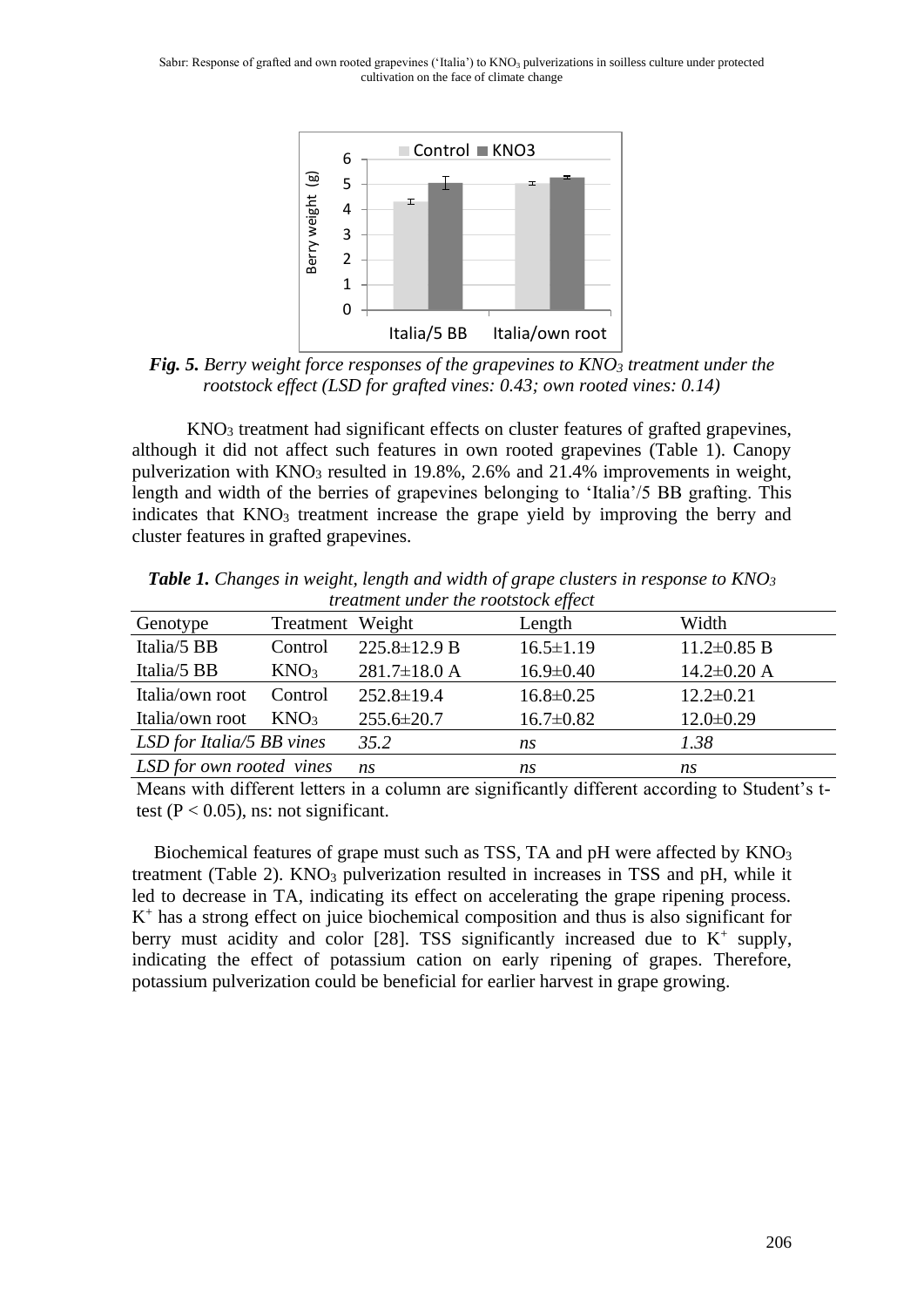| under the rootstock ещест   |                  |                   |                    |                   |  |  |  |
|-----------------------------|------------------|-------------------|--------------------|-------------------|--|--|--|
| Genotype                    | Treatment        | <b>TSS</b>        | TA                 | pH                |  |  |  |
| Italia/5 BB                 | Control          | $15.2 \pm 0.15$ B | $0.40\pm0.003$ A   | $4.03 \pm 0.02$ B |  |  |  |
| Italia/5 BB                 | KNO <sub>3</sub> | $15.8 \pm 0.06$ A | $0.36 \pm 0.004$ B | $4.14\pm0.03$ A   |  |  |  |
| Italia/own root             | Control          | $15.9 \pm 0.12 B$ | $0.34 \pm 0.003$   | $4.16 \pm 0.01$   |  |  |  |
| Italia/own root             | KNO <sub>3</sub> | $16.8 \pm 0.20$ A | $0.31 \pm 0.011$   | $4.30 \pm 0.09$   |  |  |  |
| $LSD$ for Italia/5 BB vines |                  | 0.26              | 0.008              | 0.05              |  |  |  |
| LSD for own rooted vines    |                  | 0.36              | 0.170              | ns                |  |  |  |
|                             |                  |                   |                    |                   |  |  |  |

*Table 2. Changes in TSS, TA and pH of grape must in response to KNO<sup>3</sup> treatment under the rootstock effect*

Means with different letters in a column are significantly different according to Student's ttest ( $P < 0.05$ ), ns: not significant.

## **CONCLUSION**

KNO<sup>3</sup> supply in this study modulated the grapevine physiology and alleviated the negative effect of high temperature and low humidity condition with decreasing the leaf temperature to optimum level and increasing the chlorophyll content. Berry and cluster features were improved by  $K^+$  pulverizations in especially grafted grapevines.  $K^+$  also increased the total soluble solid content of the must across the grapevines. Given the essential role of  $K^+$  to plant physiology as well as grape quality, the mechanisms driving the accumulation of K though the grapevine plant and into the grape berry compartments is worthy of much more detailed exploration with further investigations focusing on its mitigating effects of environmental stress factors.

#### **REFERENCES**

- [1] van Leeuwen, C., Darriet, P. (2016): The impact of climate change on viticulture and wine quality. Journal of Wine Economics 11: 150–167.
- [2] Sabir, A., Kucukbasmaci, A., Taytak, M., Bilgin, O. F., Jawshle, A. I. M. (2018): Sustainable viticulture practices on the face of climate change. Agricultural Research and Technology, 17(4): 556033. DOI: 10.19080/ARTOAJ.2018.17.556033.
- [3] Gruda, N., Savvas, D., Youssuf, R., Colla, G. (2018): Impact of modern cultivation technologies and practices on product quality of selected greenhouse vegetables e a review. European Journal of Horticulture Science, 83 (5): 319–1328. [https://doi.org/10.17660/eJHS.2018/83.5.5.](https://doi.org/10.17660/eJHS.2018/83.5.5)
- [4] Sabir, A., Karaca, U., Yazar, K., Sabir, F.K., Yazici, M.A., Dogan, O., Kara, Z. (2017). Vine growth and yield response of Alphonse Lavallée (*V. vinifera* L.) grapevines to plant growth promoting rhizobacteria under alkaline condition in soilless culture. Acta Scientarum Polonorum Hortorum Cultus, 16(4): 25–32.
- [5] Sabir, A., Yazar, K. (2015): Diurnal dynamics of stomatal conductance and leaf temperature of grapevines (*Vitis vinifera* L.) in response to daily climatic variables. Acta Scientarum Polonorum Hortorum Cultus, 14(4) 2015, 3-1.
- [6] Kumaran, P. B., Venkatesan, K., Subbiah, A., Chandrasekhar, C.N. 2019: Effect of preharvest foliar spray of potassium schoenite and chitosan oligosaccharide on yield and quality of grapes var. Muscat Hamburg. International Journal of Chemical Studies, 7: 3998–14001.
- [7] Shareef, H. J. (2019): Salicylic acid and potassium nitrate promote flowering through modulating the hormonal levels and protein pattern of date palm *Phoenix dactylifera*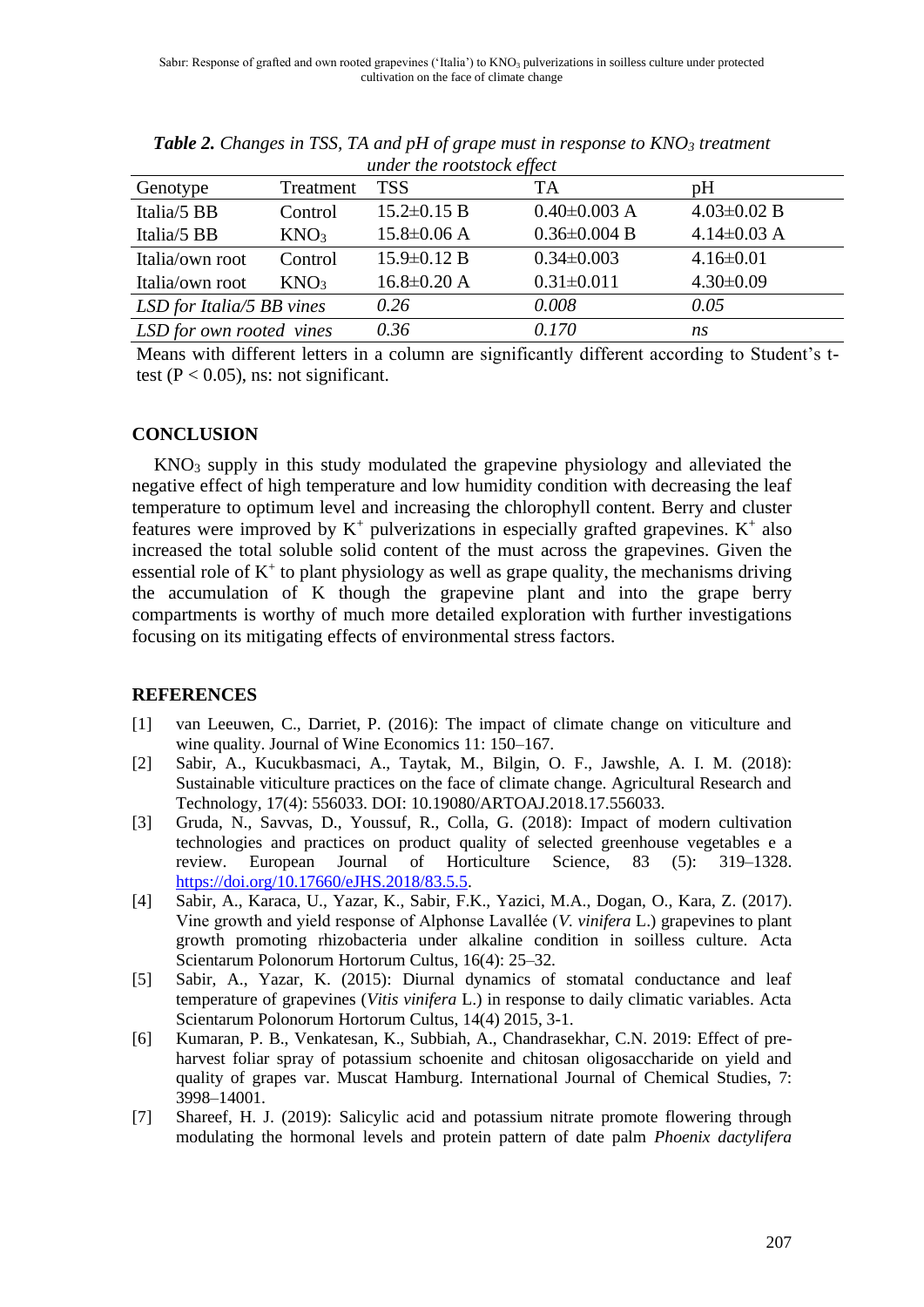'Sayer' offshoot. Acta Agriculturae Slovenica, 114, 231–238. DOI: 10.14720/aas.2019.114.2.8

- [8] Zlámalová, T., Elbl, J., Baroň, M., Bělíková, H., Lampíř, L., Hlušek, J., Lošák, T. 2015: Using foliar applications of magnesium and potassium to improve yields and some qualitative parameters of vine grapes (*Vitis vinifera* L.). Plant Soil and Environment, 61: 451–457.
- [9] Kamiri, R. (2017): Potassium-induced freezing tolerance is associated with endogenous abscisic acid, polyamines and soluble sugars changes in grapevine. Scientia Horticulturae, Wageningen, 215: 184–1194.
- [10] El-Badawy, H. E. M. (2019): Implication of using potassium and magnesium fertilization to improve growth, yield and quality of crimson seedless grapes (*Vitis vinifera* L.). Journal of Plant Production, Mansoura, 10: 133–141.
- [11] Ramos, M. C., Romero, M. P. (2016): Potassium uptake and redistribuition in Cabernet Sauvignon and Syrah grape tissues and its relationships with grape quality parameters. Journal of the Science of Food and Agriculture, 97: 3268–3277.
- [12] Mpelasoka, B. S., Shachtman, D. P., Treeby, M. T., Thomas, M. R. (2003): A review of potassium nutrition in grapevines with special emphasis on berry accumulation. Australian Journal of Grape and Wine Research, Oxford, 9: 154–168.
- [13] Osakabe, Y., Arinaga, N., Umezawa, T., Katsura, S., Nagamachi, K., Tanaka, H., Yoshimura, E. (2013): Osmotic stress responses and plant growth controlled by potassium transporters in Arabidopsis. The Plant Cell, Rockwille, 25: 609–624.
- [14] Rogiers, S. Y., Coetzee, Z. A., Walker, R. R., Deloire, A., Tyerman, S. D. (2017): Potassium in the grape (*Vitis vinifera* L.) berry: Transport and function. Frontiersin Plant Science, 8: 1629| [https://doi.org/10.3389/fpls.2017.01629.](https://doi.org/10.3389/fpls.2017.01629)
- [15] Rose, J. (1980): Effects of supplemental foliar and drip irrigation applications of potassium nitrate on grapes. M. S. Thesis. California State University, Fresno.
- [16] Satisha, J., Prakash, G. S., Venugopalan, R. (2006): Modeling of the effect of physiobiochemical parameters in water use efficiency of grape varieties, rootstocks and their stionic combinations under moisture stress conditions. Turkish Journal of Agriculture and Forestry, 30: 261–271.
- [17] Sabir, A., Sabir, F., Kara, Z., Gayretli, Y., Mohammed, O. J. M., Jawshle, A. I. M., Kus, A. D. (2019): Berry set and quality response of soilless grown 'Prima' grapes to foliar and inflorescence pulverization of various substances under glasshouse condition. Erwerbs-Obstbau 61(Suppl 1): S47–S51, [https://doi.org/10.1007/s10341-019-00451-3.](https://doi.org/10.1007/s10341-019-00451-3)
- [18] Zufferey, V., Cochard, H., Ameglio, T., Spring, J. L., Viret, O. (2011): Diurnal cycles of embolism formation and repair in petioles of grapevine (*Vitis vinifera* cv. Chasselas). Journal of Experimental Botany[. https://doi.org/10.1093/jxb/err081](https://doi.org/10.1093/jxb/err081)
- [19] O.I.V. (1983): Le code des caractères descriptifs des variétés et espèces de *Vitis*. Office International de la Vigne et du Vin. Dedon, Paris.
- [20] Fidelibus. M. W., Cathline, K.A., Burns, J. (2007): Potential abscission agents for raisin, table, and wine grapes. Horticulture Science, 42: 1626–1630.
- [21] Valero, D., Valverde, J. M., Martinez-Romero, D., Guillen, F., Castillo, S., Serrano, M. (2006): The combination of modified atmosphere packaging with eugenol or thymol to maintain quality, safety and functional properties of table grapes. Postharvest Biology and Technology, 41: 317–327.
- [22] Zsófi, Z., Villangó, S., Pálfi, Z., Tóth, E., Bálo, B. (2014): Texture characteristics of the grape berry skin and seed (*Vitis vinifera* L. cv. Kékfrankos) under post-veraison water deficit. Scientia Horticulturae, 172: 176–182.
- [23] Greer, D. H. (2012): Modelling leaf photosynthetic and transpiration temperaturedependent responses in *Vitis vinifera* cv. Semillon grapevines growing in hot, irrigated vineyard conditions. AoB Plants, DOI:10.1093/aobpla/pls009.